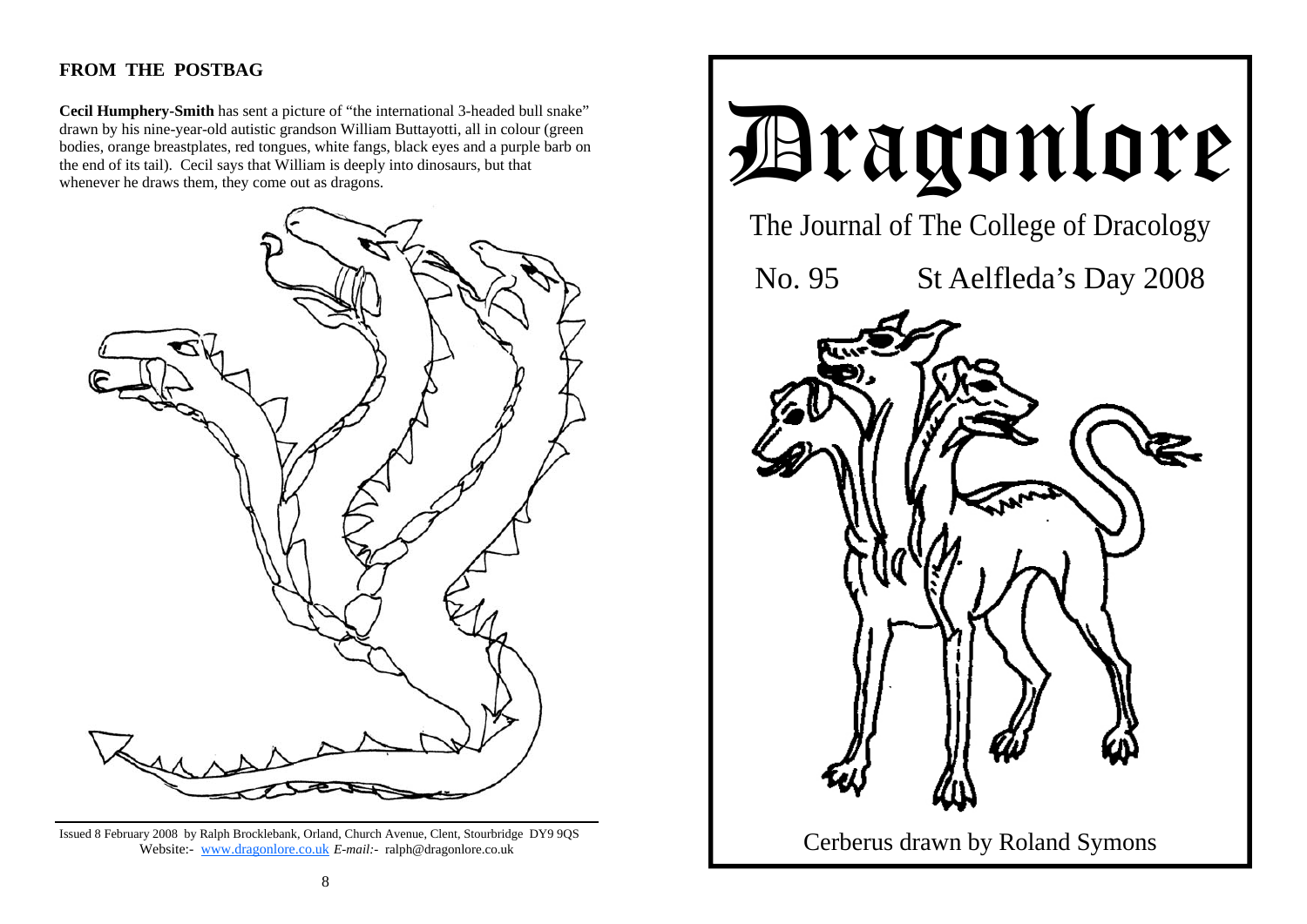

#### **The College of Dracology for the Study of Fabulous Beasts**

*From time to time we hear about regular followers of our Journal who see it on the web-site, examples being Alan Fennely, Kevin Lindsay, Laurie Patten, the Wootens and evidently James Dempster, and we must welcome them all to our number, even when we do not know who they all are. On the other hand, we occasionally receive resignations, for various reasons, for instance, Cecilia Chance, Gillian Corrie and Rosalie Evans, and sometimes we lapse members who repeatedly fail to reply to letters (Diana Beauchamp, Frederick Hogarth, Graham Scott and Andrew Tully are some), so if you wish to stay on our mailing list, and happen to receive a letter with one or other issue, please do not fail to respond (an e-mail will do!).* 

Aelfleda is celebrated on 8 February, but is not mentioned in any of my books on saints, though it is such an unusual and attractive name that it is surprising not to come across it more often. All I learned from Google was that the name means "Elf beauty." Stephen and Ute Clackson (*see No 53*) gave this name to their elder daughter, and Google also records that she has her own coat of arms.

The picture on the cover is taken from one of Roland's drawings of the badges of RAF Squadrons, this one being No 98 Bomber Squadron (*right*) and shows a *Cerberus sable* intended to depict the Squadron's role when it helped to bar the enemy's way to the front and rear during the German retreat in 1918. The badge was granted in August 1937, and Roland was particularly tickled by the sting in the tail.



*A New Dictionary of HERALDRY,* Edited by Stephen Friar (London, 1987), has been a constant source of reference, and we have reproduced all the articles on heraldic monsters and fabulous beasts written by Margaret Young with illustrations by Andrew Jamieson, over the last few years (all except one, on the Pelican, which follows), so by way of an index, here is a list of them with the Number of *Dragonlore* in which each of them appeared:-

| Alphyn No 68      | Martlet No 90   | Salamander No 93    |
|-------------------|-----------------|---------------------|
| Basilisk No. 77   | Panther No79    | Theow or Thos No 71 |
| Cockatrice No. 77 | Pantheon No. 70 | Tyger No 92         |
| Dragon No. 73     | Pegasus No 82   | Unicorn No 94       |
| Eagle No 67       | Pelican No 95   | Wyvern No 73        |
| Griffin No 83     | Phoenix No 80   | Yale No 66          |

## **AN OUROBOUROS IN NATURE**

David Attenborough's latest television series, *Life in Cold Blood*, kicked off on Monday 4 February with a stunning display of amazing reptiles and amphibia, and among them was a little spiky Armadillo Lizard, which, when threatened, curled itself up into a prickly circle no bigger than a man's hand by biting its own tail, a true image of the legendary Ourobouros. (*Drawn here from memory*)



### **"CUTE CRITTER IS MONSTROUS FUN"**

This was the headline over a review of the film *The Water Horse: Legend of the Deep*, a fantasy based on a cross between the ancient Scottish kelpie and



our old friend the Loch Ness Monster. The picture of him as a baby (*seen here*) may be cute, but he grows into a wild and unpredictable monster causing much amusing consternation to the characters played by David Morrissey and Ben Chaplin.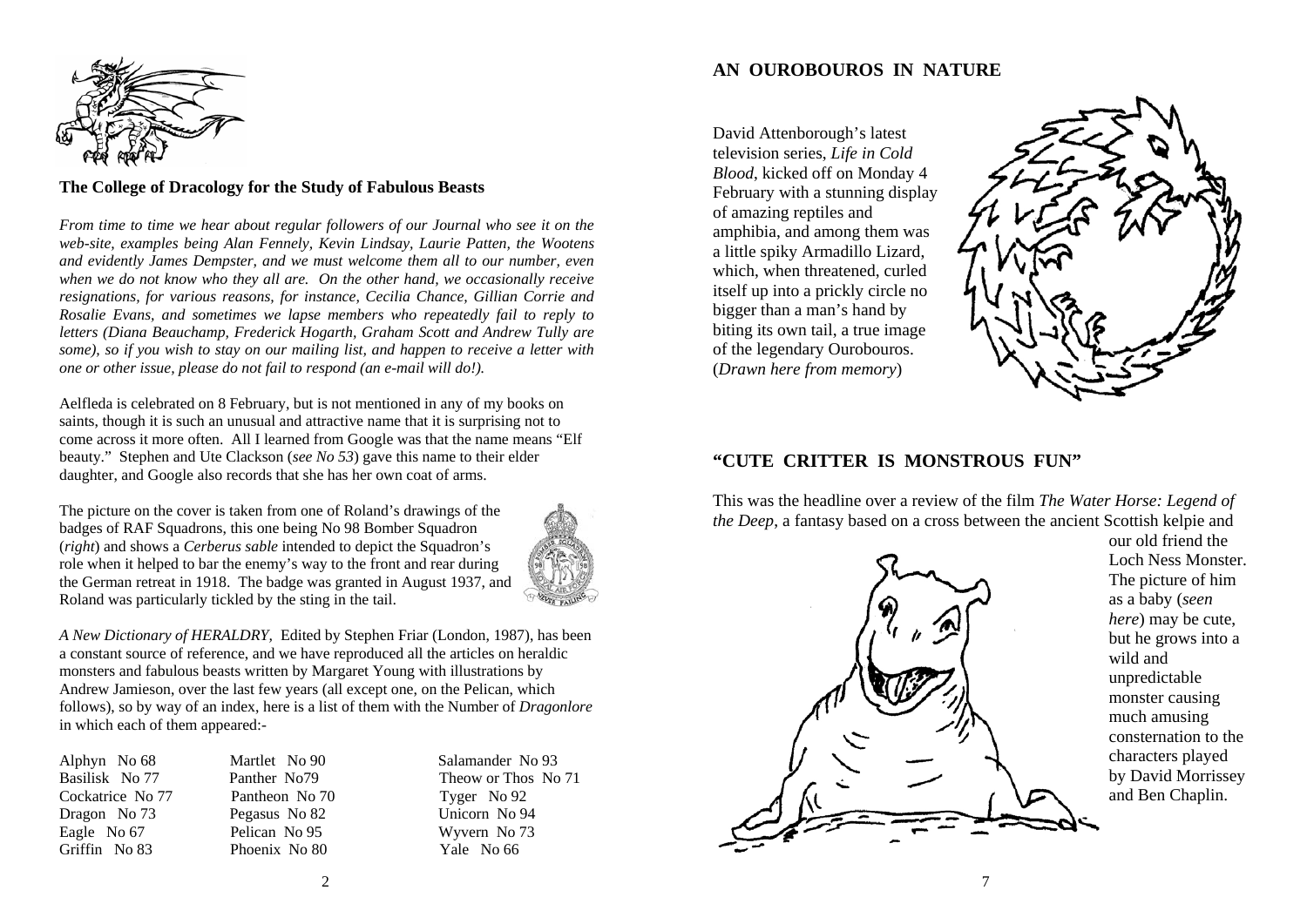## **A SINGAPORE SEALION**



This unusual sculpture stands on the waterfront in the so-called "Lion City" spurting water through its mouth, so it is in fact a decorative fountain, an original interpretation of its theme. It may be based on the supporters of the arms of the East India Company, which will appear in a later issue.

**Pelican** The heraldic pelican is transformed from the clumsy natural bird into one of great beauty and religious significance. It is sometimes depicted like an eagle, and sometimes more like a swan, and although it always has a much longer beak than either of these two birds, this is much more slender and graceful than that of the real bird.

 It was once believed that although pelicans were extremely devoted to their young, these would rebel against their father and provoke his anger, whereupon he would strike back and kill them. Three days later the mother bird would return to the nest, and piercing her own breast would bring them back to life by pouring her blood on them. Thus the pelican became the mystic emblem of Christ, whose blood was shed for mankind. It is the symbol of charity, love and piety.

 There are armorial terms which apply only to the pelican who is depicted with her wings raised, her neck embowed, pecking at her own breast, from which drops of blood are falling. In this posture the bird is blazoned as 'vulning herself'. [*right*] But if she is standing on her nest and nourishing her babies with her blood she is described as being 'in her piety'.



 The pelican is used quite frequently in armory both in the arms and as the crest. Its association with Christ makes it a particularly appropriate charge in the two colleges of Corpus Christi, one at Oxford and the other at Cambridge. At Oxford the shield is divided into three and on the dexter part is a pelican vulning herself. At Cambridge the shield is quartered, the first and fourth quarters bearing a pelican in her piety for Christ. MY





Corpus Christi College, Oxford Corpus Christi College, Cambridge